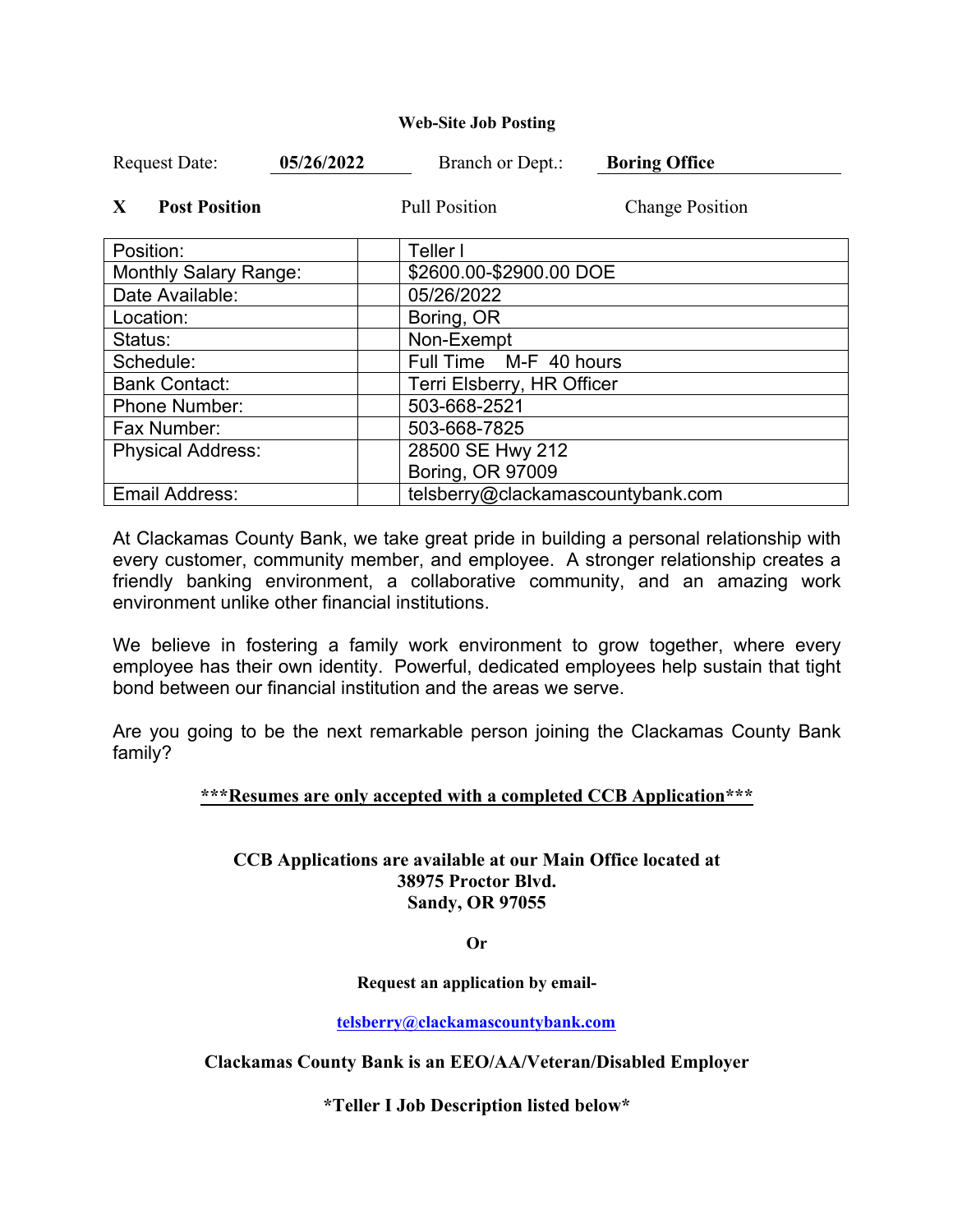## **Clackamas County Bank Teller I**

## **SUMMARY**

Provide professional, friendly, efficient service and assistance to customers by serving as a paying and receiving teller. Balance transactions daily. Provide for the security of assigned cash and maintain a high level of safety for the bank. Adhere to bank policy, audit and banking regulations. Provide support to coworkers and supervisors.

Demonstrate professional customer service skills, have knowledge of bank services and listen for opportunities to make service suggestions to customers. Be able to work in a team environment. Perform Teller I duties with little or no supervision.

# **ESSENTIAL DUTIES AND RESPONSIBILITIES**

### **Customer Contact Skills**

- -Make and maintain eye contact
- -Greet customer by his/her name
- -Use customer name during the transaction
- -Smile when communicating
- -Thank customer as he/she leaves
- -Listen for opportunity to cross-sell

## **Sales/Referrals:**

Sell bank services and refer business to the bank Stay current on and support marketing efforts Responsible for ensuring that individual calling goals are met

## **Work Performance**

- -Meet established attendance standards
- -Adhere to the posted times for breaks, lunch, etc.-so work flow is consistent
- -Cooperate when asked to help others
- -Take initiative to ask for additional work
- -Offer suggestions to improve efficiency
- -Adhere to operational procedures
- -Demonstrate knowledge of product/service when explaining to a customer
- -Take initiative listen for opportunities to offer products and services
- -Demonstrate techniques for establishing priorities
- -Accurately input information using the BankRite system
- -Answer the phone within 3 rings, identify the bank, self, ask caller how CCB can help
- -Adhere to confidentiality policy
- -Dress appropriately and professionally

### **Teller**

-Balance cash drawer daily and maintain a balancing record in accordance with CCB standard of 80%, with un-located outages not to exceed **\$400 per 12 month** period.

## **Technical Skills**

-Process transactions involving checks, cash and savings; run all teller work through the scanner. -Adhere to all compliance, regulatory and internal auditing guidelines.

-Complete Currency Transaction Reports (CTR), Suspicious Activity Reports (SAR), and Sale of Monetary Instrument Reports (SMI).

-Process savings bonds and cashier's checks (selling and redeeming), traveler's checks (redeeming).